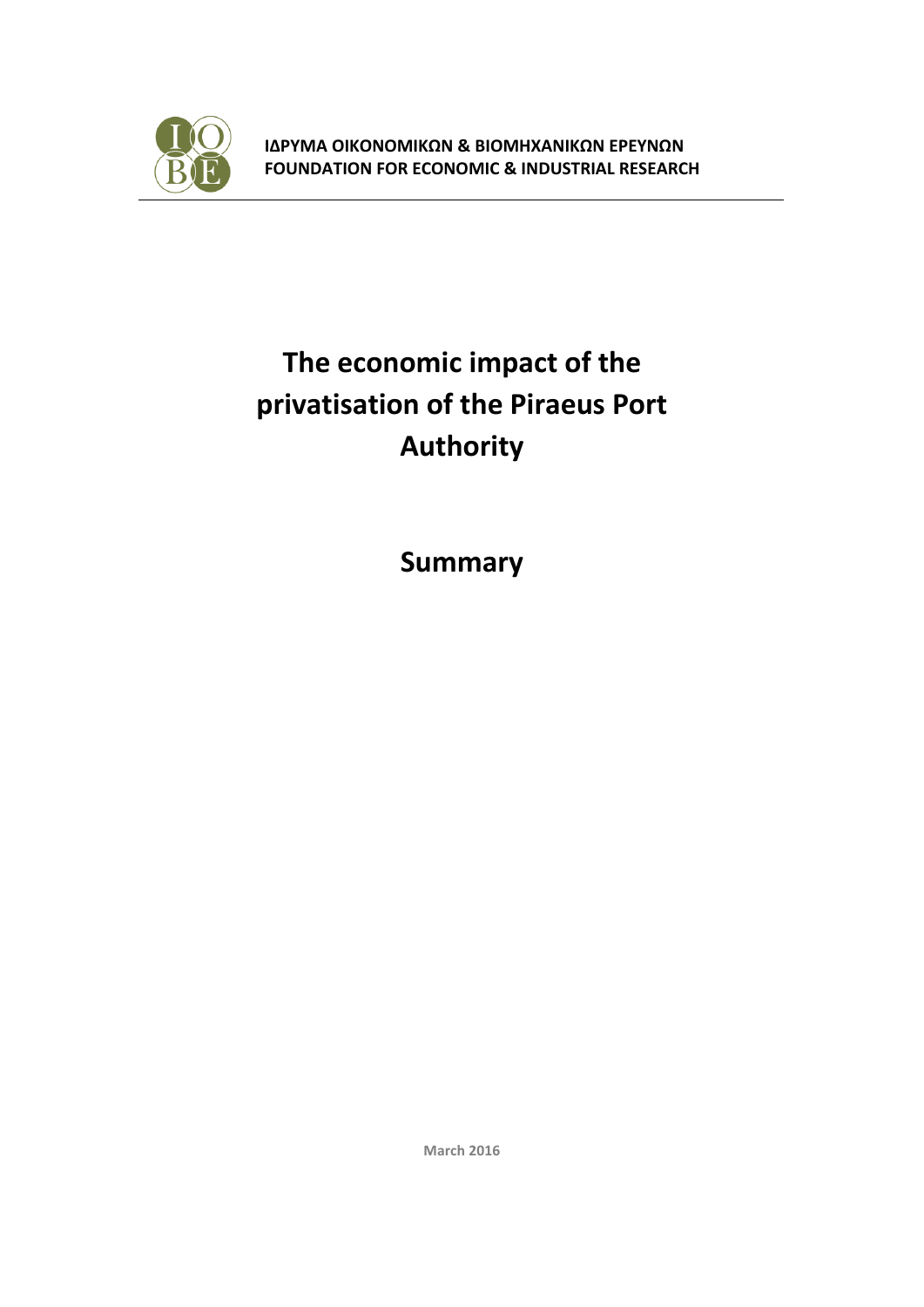The judgments on policy issues contained in this study express the opinions of the researchers and do not necessarily reflect the opinion of the members or the management of IOBE.

The research for this study was conducted by S. Danchev, E. Demian, E. Korra and N. Zonzilos, under the supervision of the Director General of IOBE, Professor N. Vettas.

The researchers would like to thank representatives of the Hellenic Republic Asset Development Fund and consultants of the Fund for their help with data. All errors in the report should be attributed to the authors alone.

The Foundation for Economic & Industrial Research (IOBE) is a private, non-profit, public-benefit research organisation. It was established in 1975 with the dual purpose of promoting research on current problems and prospects of the Greek economy and its sectors and of generating reliable information, analysis and proposals for action that can be of high value in economic policy making.

Copyright 2016 Foundation for Economic & Industrial Research

This study may not be reproduced in any form or for any purpose without the prior knowledge and consent of the publisher.

> **Foundation for Economic and Industrial Research (IOBE)**  11, Tsami Karatassou St, 117 42 Athens, Tel. (+30210 9211200-10), Fax:(+30210 9233977) E-mail[: info@iobe.gr,](mailto:info@iobe.gr) URL: [http://www.iobe.gr](http://www.iobe.gr/)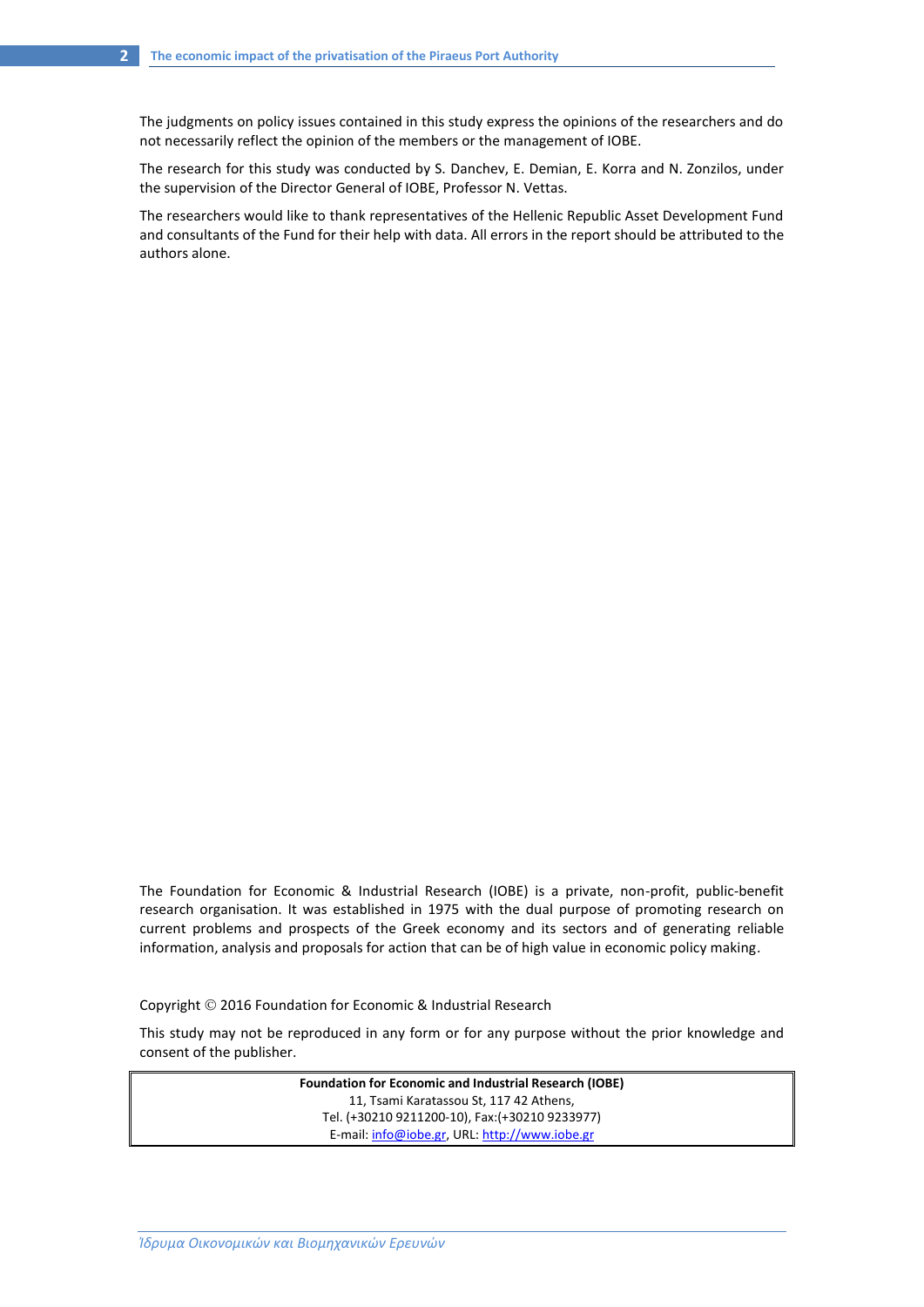## **SUMMARY**

The port of Piraeus, as a pillar of the Greek port system, plays a decisive role in the economy of Greece. To the extent that the port's infrastructure is properly developed and utilised, it could become a lever for further growth in relation to shipping, cruise tourism and many other economic activities. Under the current conditions of a deep and prolonged economic recession, the goal for a sustainable and integrated management of the Greek ports is of particular importance. In this regard, the sale of a majority stake in the Piraeus Port Authority (PPA) to a strategic investor is a measure of particular significance for the Greek economy.

The scope of the study is to determine the economic impact of the privatisation of PPA over the next decade (2016-2025), under the terms included in the offer of COSCO Group. In particular, the study examines the expected impact on fiscal revenue, investment, administrative cost and PPA activity level upon completion of the privatisation agreement. Furthermore, we highlight the catalytic effects in related activities, such as land transport, tourism and logistics. Finally, by taking also into account the direct and catalytic effects, we quantify the macroeconomic multiplier effects, using models of the Greek economy maintained at IOBE.

Since fiscal revenues would continue to be collected, irrespectively of the ownership status of PPA, we estimate the (incremental) revenues to the State treasury in terms of net benefit from the privatisation, subtracting the fiscal revenues that would be collected in the hypothetical case of no change in the current shareholder structure of PPA. Based on the assumptions of the analysis, the net fiscal benefit remains positive throughout the examined period (2016-2025). The highest net benefit is estimated for 2016 (€277.5 million) and for 2022 (€106.3 million), when according to the proposed schedule, the shares of PPA are sold for €280.5 million and €88.0 million respectively. Even without the inflow from the sale of shares, the net fiscal benefit grows steadily over time, due to increased activity and higher efficiency as a result of the privatisation. In particular, other net fiscal revenues increase from €6.9 million in 2017 to €20.9 million in 2025. The cumulative benefit over the period from 2016 to 2025 is estimated to stand at €511 million or €475 million in present value terms.

In addition, the concession agreement between PPA and the Hellenic Republic envisages particular investments that should be implemented over two five-year CAPEX periods. Apart from the contractual investments, COSCO may also make other investments if deemed necessary and profitable. Lastly, new investments may come from other enterprises that will develop activities in the wider area as a result of cooperation with the port. The overall size of these investments is estimated at around €867 million over the first decade. This estimate does not take into account investments of other companies that may develop related activities in the wider region of Piraeus as an indirect result of the upgrade of the port.

The privatisation of the port and its operation under the conditions of higher efficiency is expected to have a positive impact on the port turnover as well (e.g. in the shipyards and the cruise terminal) and in related economy sectors, such as logistics and rail transport. If a set of particular actions is implemented, the incremental annual output in the Greek economy will range from €17 million in 2016 to €2.6 billion in 2025. This estimate does not include the impact on other branches that might benefit indirectly from an upgrade in the freight transport infrastructure (such as manufacturing and tourism).